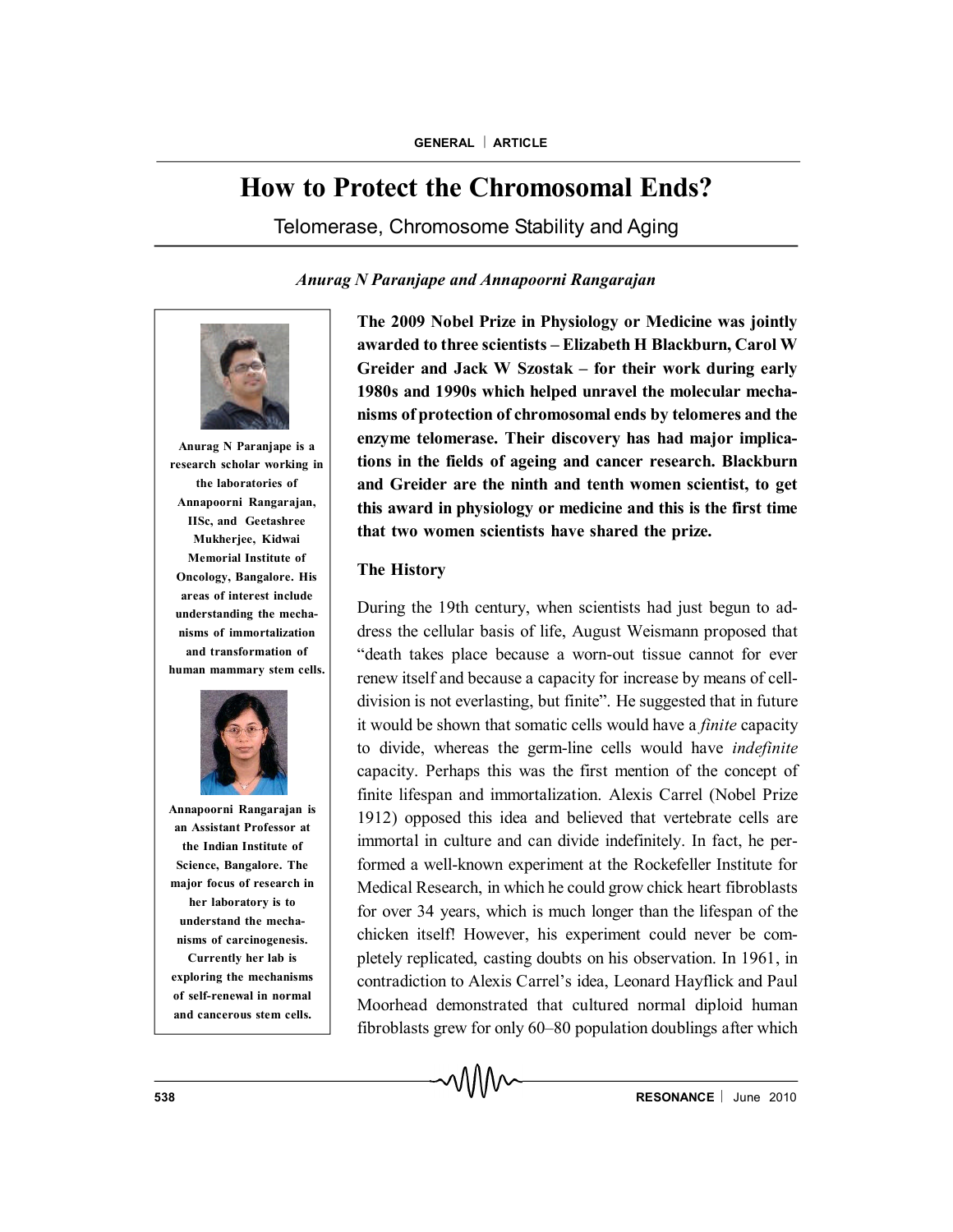they stopped dividing and underwent a growth arrest, termed as 'senescence' (*Figure* 1) [1]. This limitation to cellular proliferation is termed as the<br>
'Hayflick limit' and represents the first proposal for<br>
a cellular counting mechanism. 'Hayflick limit' and represents the first proposal for a cellular counting mechanism.

In the 1930s, independent of studies on cell immortality, Hermann Müller (Nobel Prize in 1946) and Barbara McClintock (Nobel Prize in 1983) observed that chromosome ends had special properties that

protected them from end to end fusion. Müller called these structures as *"telomeres"* (from Greek, *telos* for end and *meros* for part). Even though these structures were recognized to be critical for the integrity of DNA at chromosomal ends, their detailed structure remained unknown. In the 1970s, as the mechanism of DNA replication became clearer, James Watson (Nobel Prize in 1962) noted that DNA polymerase, the enzyme responsible for DNA replication, could not fully synthesize the 3' end of linear DNA (*Box* 1). In 1973, while walking into the Moscow railway station after hearing some of Hayflick's work being discussed, a Russian theoretical biologist, Alexey Olovnikov, saw an analogy between the train representing the 'DNA polymerase' and the track representing the DNA (*Figure* 2). He mused that if the 'train' replicated the DNA track underneath the car, the first segment of DNA would not be replicated because it was underneath the engine at the start. Together, Watson and Olovnikov termed this as the 'end-replication problem' (*Box* 1). Olovnikov immediately recognized that the end-replication problem would result in telomere shortening with each round of





*Figure 1. Fate of human somatic cells in culture.*

#### **Keywords**

Chromosomes, telomeres, telomerase, immortalization, cancer. Nobel Prize in Physiology or Medicine.

*Figure 2. Alexey Olovnikov's hypothetical model of end-replication problem.*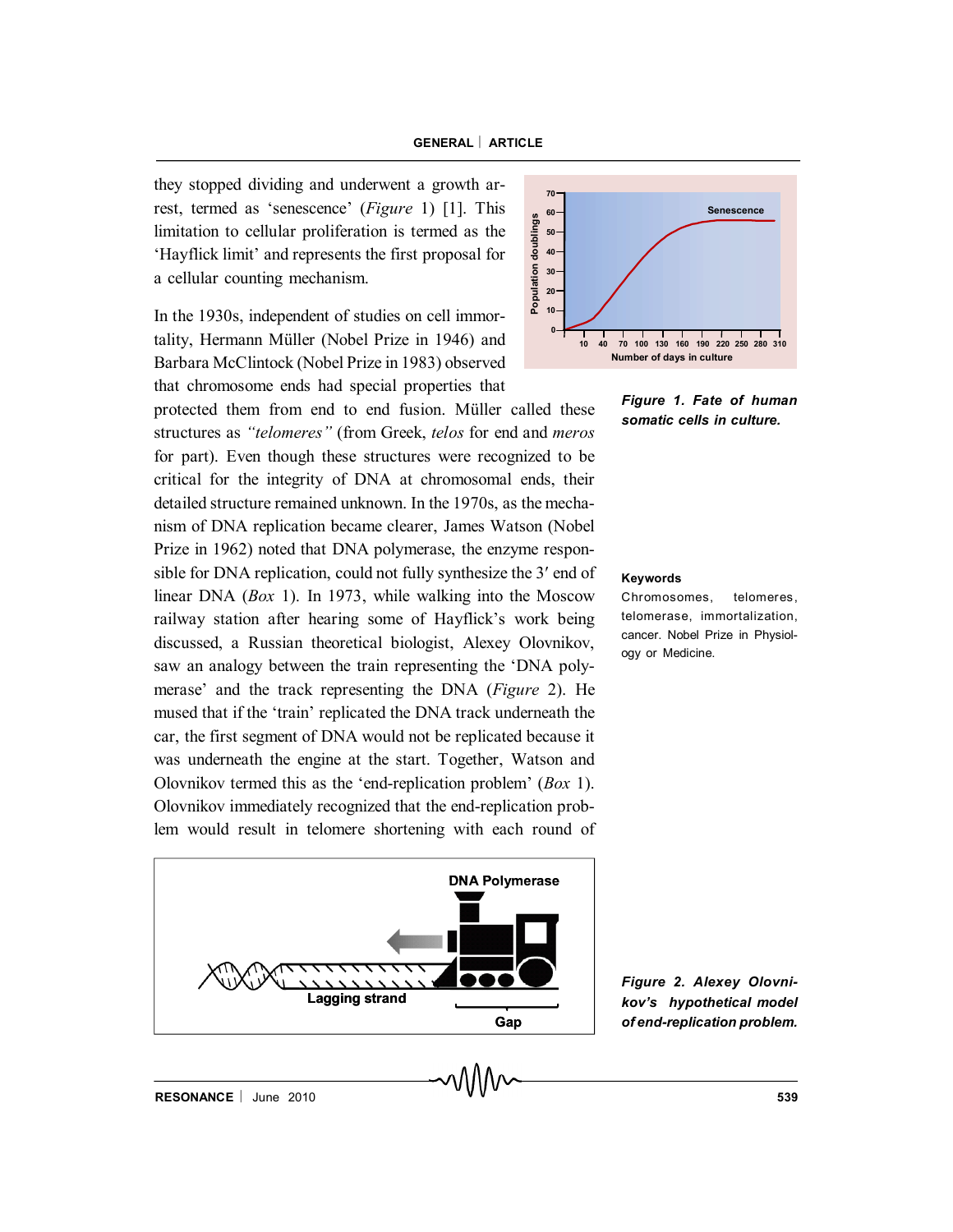



DNA polymerase synthesizes DNA in the  $5' \rightarrow 3'$  direction. While the leading strand is synthesized continuously the lagging strand is synthesized in short stretches called the *Okazaki fragments* using short RNA primers of 8–12 bases. The RNA primers are subsequently removed, and the gap is filled by DNA polymerase and finally sealed by DNA ligase. However, removal of RNA primer at the very end of the chromosome generates an 8–12bp gap which cannot be filled. Together with oxidative stress, this leads to a shortening of the telomeric chromosomal ends by 150–200 bases during each round of replication. Once the telomeres become critically short, a DNA damage signal is triggered leading to the onset of senescence.

> replication and further proposed 'telomere erosion' as a cause for the finite replicative potential observed by Hayflick in his experiments.

# **The Discovery**

*Figure 3. Timeline of telomere and telomerase research.*

With these findings and speculations in the background (*Figure* 3), during the mid 1970s, Elizabeth Blackburn, who had finished her PhD under the guidance of Fred Sanger at the

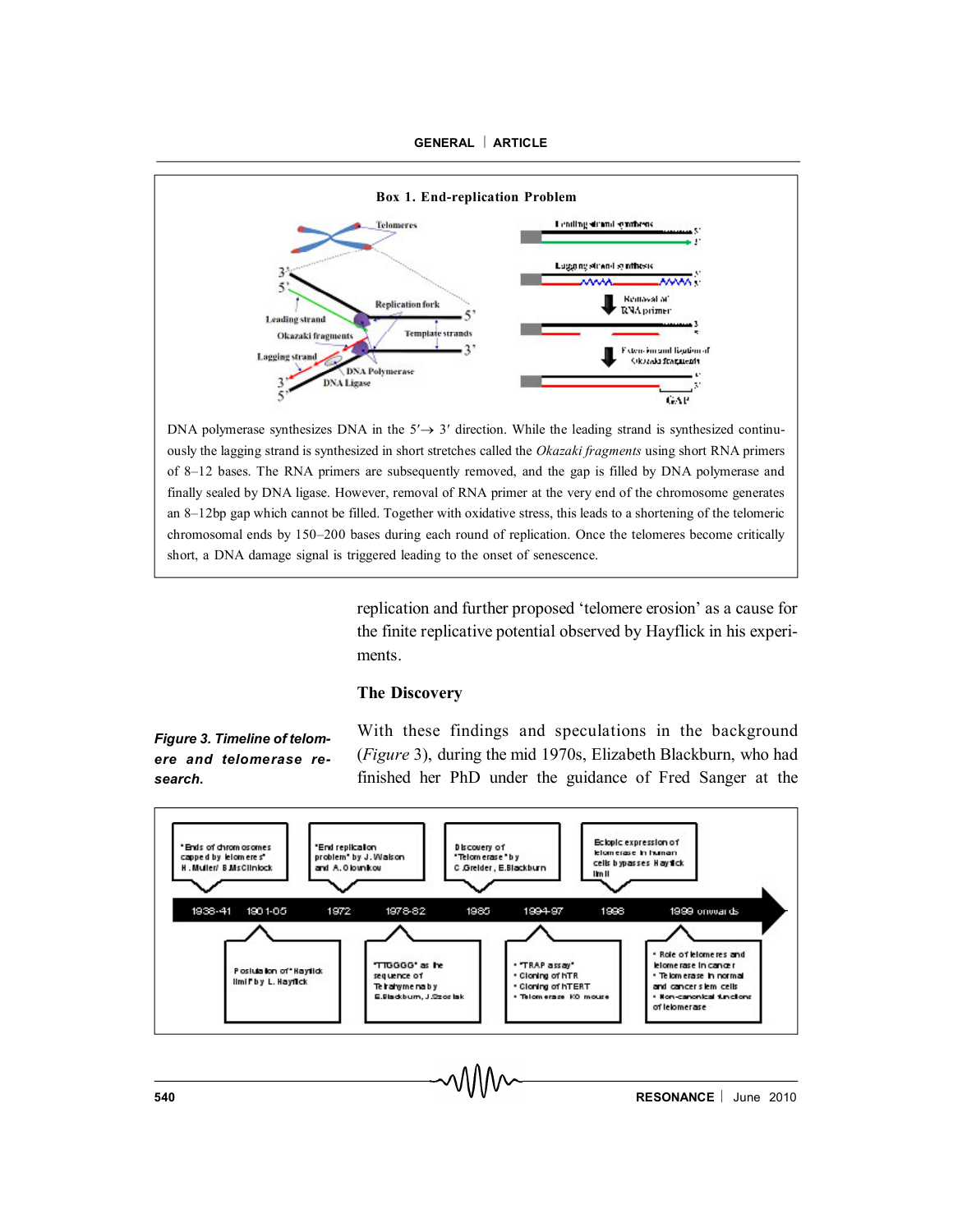University of Cambridge, wanted to apply new sequencing approaches to study telomeres. She joined the laboratory of Joseph Gall at Yale University as a postdoctoral fellow, where she sequenced the telomeres of a single-celled protozoan called *Tetrahymena* and found that they contained a six-base segment TTGGGG that repeated 20–70 times. Later, while starting her own laboratory at the University of California, Berkeley, she teamed up with Jack W Szostak who was at that time working on yeast cells at Harvard Medical School and constructed artificial yeast linear plasmids. In 1982 they found that when *Tetrahymena* telomeric DNA sequence was added to these engineered chromosomes and introduced into yeast cells, the sequence was able to protect the linear chromosomes even in distantly related yeasts [2]. They showed subsequently that yeast could extend the ends of inserted *Tetrahymena* telomeres by adding new DNA bases that resembled the yeast telomere sequence rather than that of *Tetrahymena* (*Figure* 4) [3]. Based on these observations Blackburn and Szostak speculated that an activity intrinsic to yeasts was responsible for adding nucleotides and extending the ends of *Tetrahymena* telomeres. They termed this function as the *telomere terminal transferase* or *telomerase* activity. The challenging task of identifying and characterizing the molecular entity that extends the ends of chromosomes became the PhD thesis topic for Carol W Greider, PhD student in Blackburn's laboratory. In 1985, Greider and Blackburn demonstrated the addition of repeats of six-base segments of DNA to synthetic GTrich primers that represented either the *Tetrahymena* or yeast



*Figure 4. The crosskingdom experiment.*

**RESONANCE** June 2010 **541**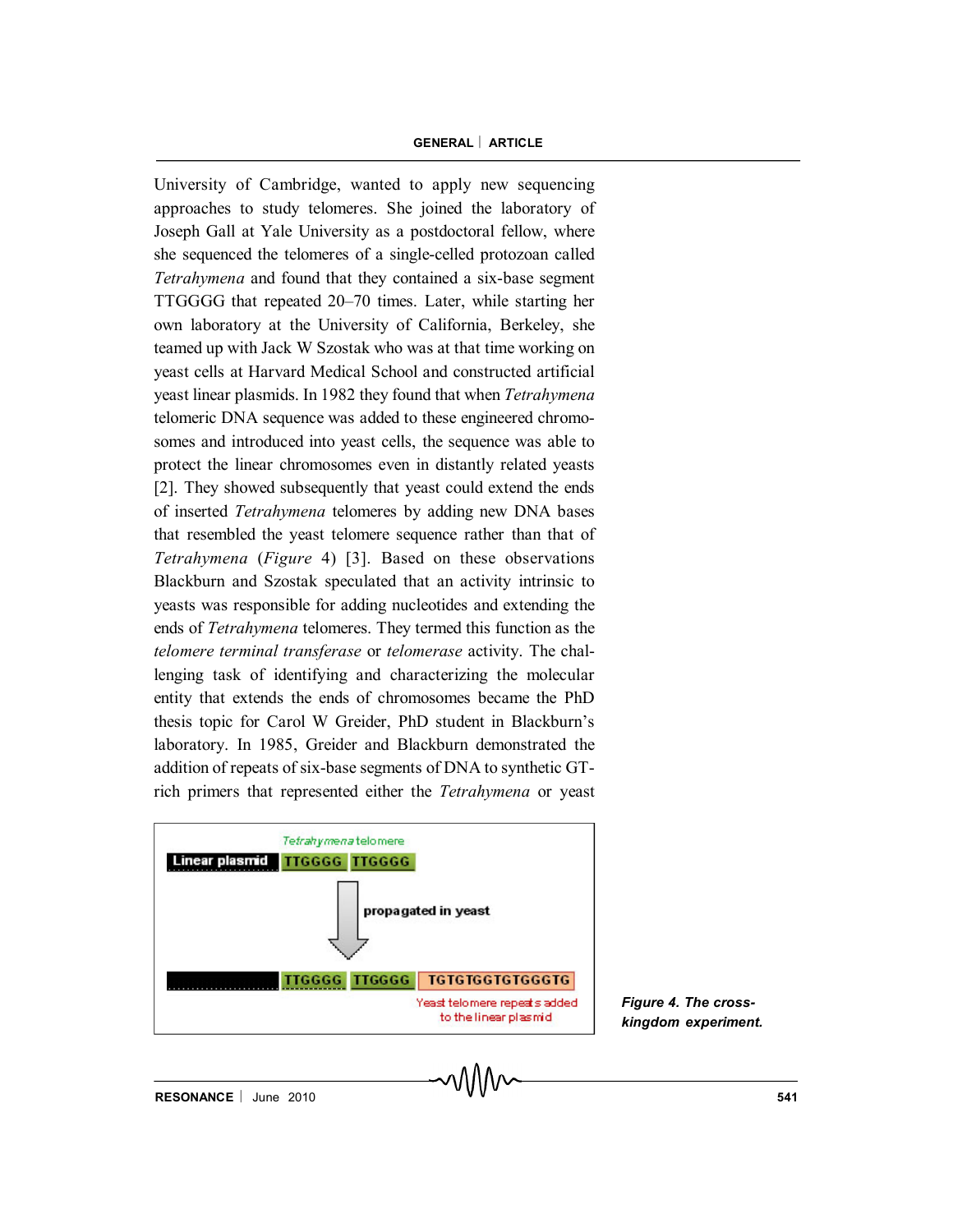

In 1985, Greider and Blackburn identified a telomere terminal transferase activity in *Tetrahymena* cell-free extracts that could add 6 base repeats onto a synthetic telomere primer under *in vitro* conditions [1]. They developed an assay in which they added a synthetic telomere primer (TTGGGG)<sub>4</sub> to *Tetrahymena* cell-free extract along with  $\alpha$ -<sup>32</sup>P-dNTPs and unlabelled dNTPs. After incubation for 90 minutes at 30°C, the reaction mixtures were phenol extracted, ethanol precipitated, run on a 6% polyacrylamide, 7M urea sequencing gel and analyzed by autoradiography. They observed a 6 base pair repeating pattern which confirmed the addition of 6 base pair repeats by the then so-called '*telomere terminal transferase*' activity, or *telomerase* activity. This represented the first of the many such 6 base pair ladder pictures developed since then demonstrating telomerase activity. Assaying for telomerase enzymatic activity was later improvised by various groups, most notable being TRAP (Telomeric Repeat Amplification Protocol) assay [5] as shown in the figure. In this modified assay, the TS primer acts as a substrate for telomerase-mediated addition of TTAGGG repeats. Together, the TS and CX primers amplify the extended products in a PCR reaction, and the products are then fractionated on a polyacrylamide gel.

> telomeric ends in cell-free extracts (*Box* 2) [4]. Their subsequent studies showed that the *telomerase* is a ribonucleoprotein and utilizes a telomeric sequence present within its RNA component as the template for adding the necessary bases to the ends of the telomeres [5, 6].

#### **Telomeres and Telomerase**

Telomeres are nucleoprotein structures found at the ends of linear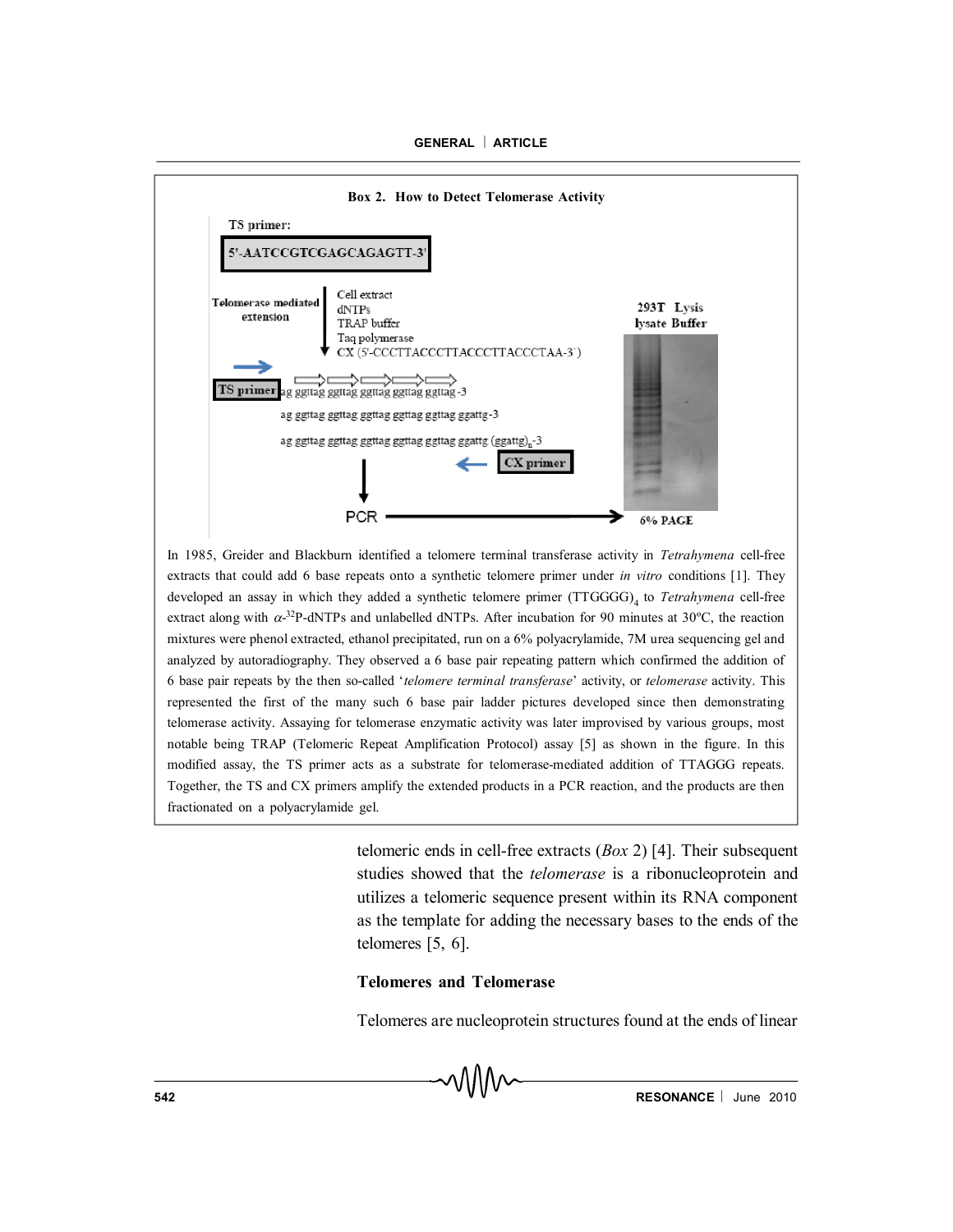chromosomes (*Figure* 5) which play an important role in chromosome structure and function. In most of the eukaryotic cells, telomeric DNA consists of Grich, tandem repeating sequences running from 5' to 3 direction. For e.g., the *Tetrahymena* telomeric DNA contains repeats of TTGGGG, the yeast contains  $TG_{(1-3)}$  and mouse and human telomeres contain repeats of TTAGGG. The length of telomeres is highly variable across species with some ciliates having 50 bases long telomeres while mice have unusually long hundreds of kilobases (kb) of telom-

eres. The length of telomeres can vary from tissue to tissue, and even within a single cell each chromosome might have telomeres of different sizes. In humans, the telomeres are comprised of several TTAGGG repeats covering 5–20 kb in size. Generally the vertebrate telomeres end with a 3' single-stranded stretch, few hundred nucleotides long. This single-stranded 3' overhang folds back onto the double-stranded DNA to form a larger T-loop with lariat structure, thus protecting the chromosomal ends. This 3' overhang anneals within the double-stranded DNA by displacing one strand and forms a smaller D-loop (*Figure* 6). Various telomere-associated proteins interact with both the single and double stranded regions of the telomeres and their interplay has an important role in maintaining the telomere structure and function (*Table* 1).

Telomerase is an RNA-dependent DNA polymerase that adds telomeric repeat units to the ends of linear chromosomes to elongate it. It is made up of essentially two components: one is the RNA component termed hTR (human Telomerase RNA), which serves as a template for telomeric DNA synthesis, and the other is the catalytic subunit termed hTERT (human Telomerase Reverse Transcriptase) which has a reverse transcriptase activity (synthesizing RNA from DNA is called transcription, whereas synthesizing DNA



*Figure 5. Telomeres: the protective ends of chromosomes.*

#### *Figure 6.*

*Structure of telomeric end along with associated telomere-binding proteins.*

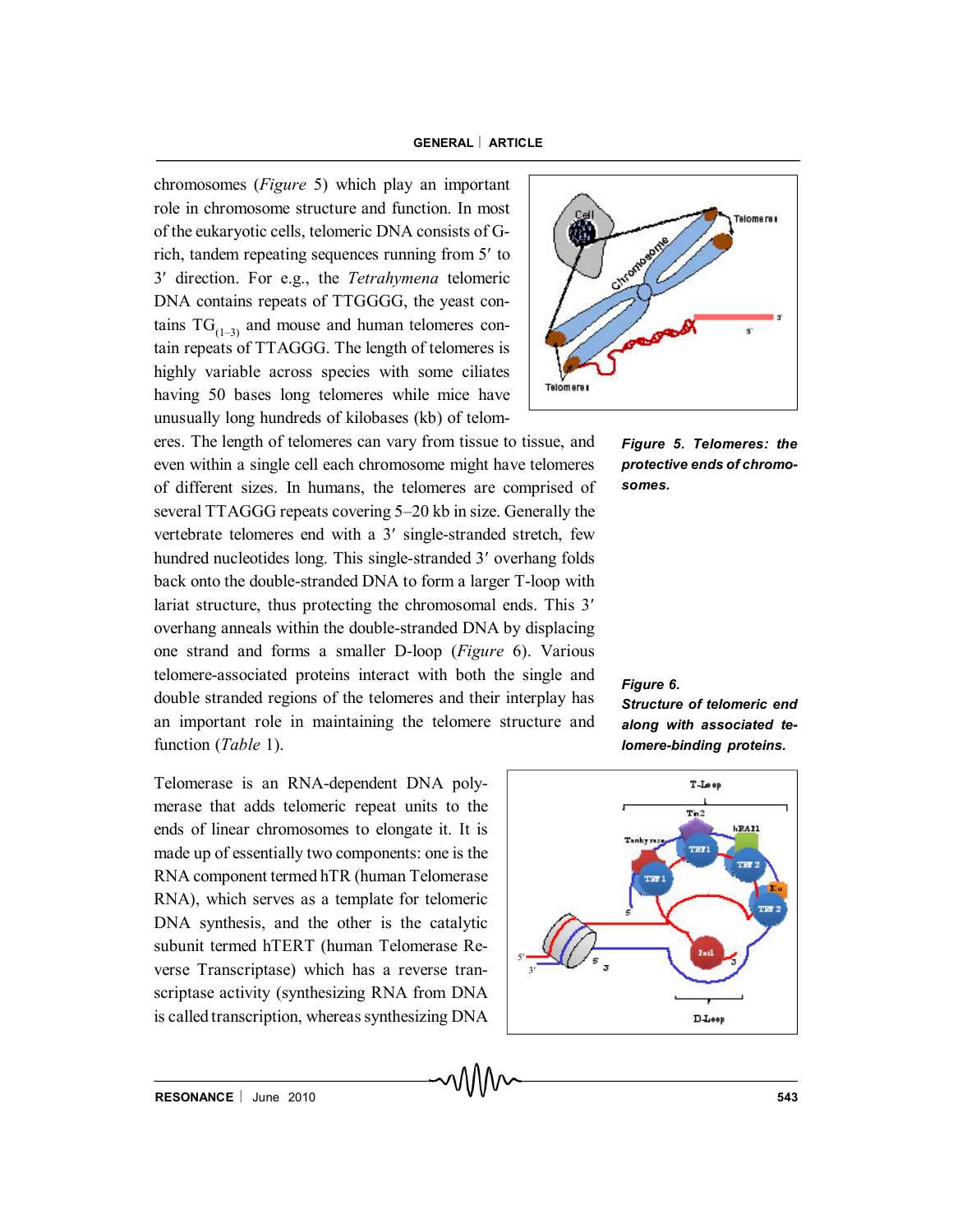| Protein name                        | <b>Function</b>                                              |
|-------------------------------------|--------------------------------------------------------------|
| TRF1                                |                                                              |
| Telomere repeat binding factors     | Negative regulator of telomeric length, telomerase repressor |
| TRF <sub>2</sub>                    |                                                              |
| Telomere repeat binding factors     | Negative regulator of telomeric length, telomerase repressor |
| Pot1                                |                                                              |
| Protection of telomeres 1           | Transfer TL information ss- to ds-DNA                        |
| Tankyrase1                          |                                                              |
| TRF1-interacting ankyrin-related    |                                                              |
| ADP-ribose polymerases 1            | TRF1 down-regulation                                         |
| Tin2                                |                                                              |
| TRF1 interacting nuclear protein 2  | Control PARP activity tankyrase                              |
| PinX1                               |                                                              |
| PIN2-interacting protein 1          | Inhibition of telomerase activity                            |
| hRap1                               |                                                              |
| Human repressor activator protein 1 | Negative regulator TL (exact function unknown).              |
|                                     | Component of the DNA repair response system                  |
| Pot1                                |                                                              |
| Protection of telomeres protein 1   | Binds to single strand of telomeric DNA, involved in         |
|                                     | telomere-length maintenance and telomere protection          |

MM

**GENERAL ARTICLE**

*Table 1.*

*Telomere-associated proteins and their functions.*

using RNA as template is called *reverse* transcription). While hTR is found ubiquitously in all tissues, the expression of hTERT is restricted to germ-line cells and cancer cells. It took almost a decade after the demonstration of telomerase function for the protein responsible for this activity to be identified. The catalytic subunit of telomerase was initially purified from *Euplotes,* a ciliated protozoan*,* by Thomas R Cech's group. Sequence analysis showed that it contained a reverse transcriptase (RT) motif and was homologous to a protein identified by Vicki Lundblad's group in a genetic screen in yeast that was required for yeast telomere maintenance. Thereafter, based on the conserved sequence in the RT-domain, the cDNA encoding the human homologue of the catalytic subunit of telomerase (hTERT) was identified almost simultaneously by the groups of Thomas R Cech and Robert A Weinberg.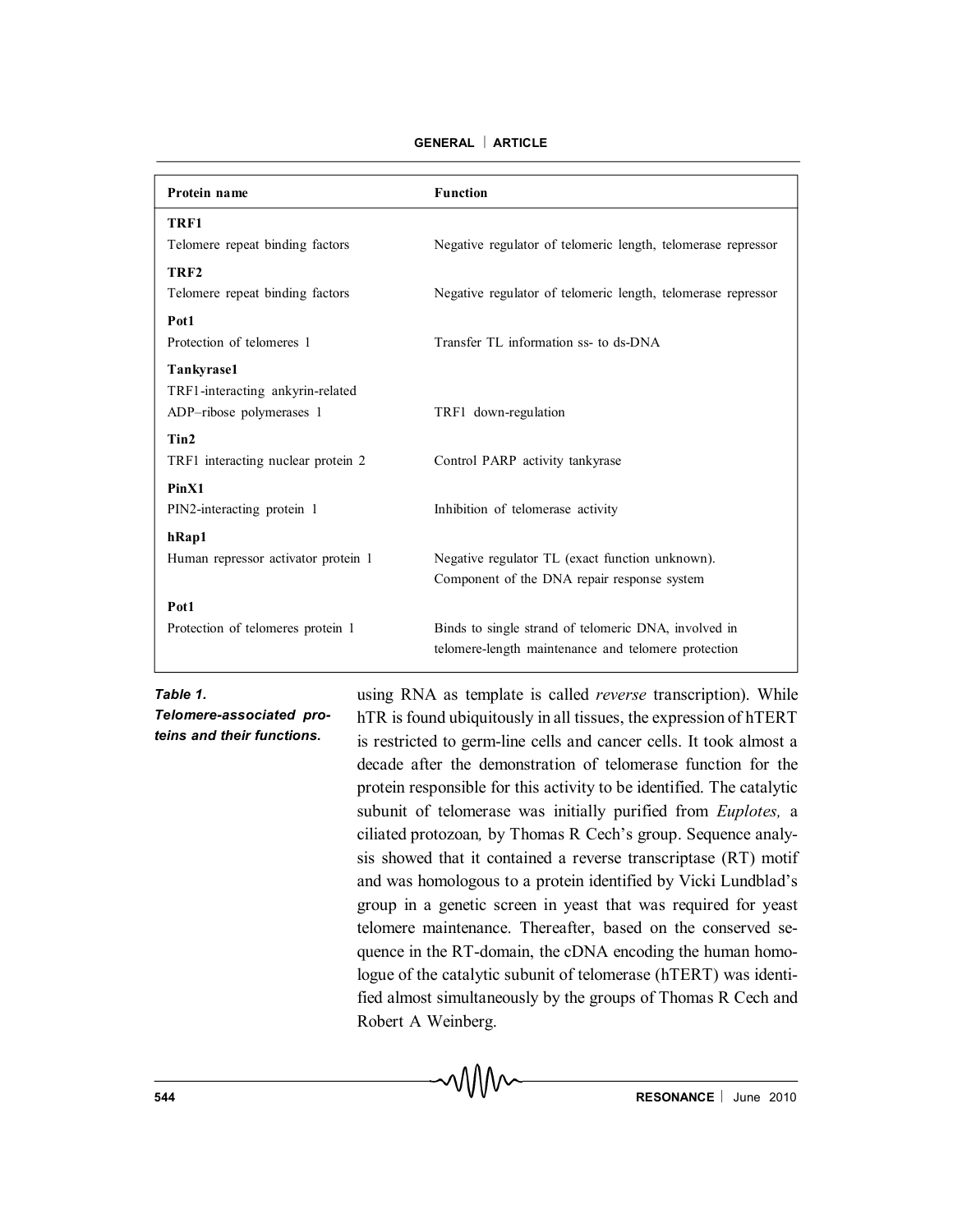The catalytic subunit of telomerase protein is shaped similar to a hand and its 'fingers' and the 'thumb' pull the hTR and telomeric DNA into the active site (the 'palm'). Telomerase elongates the G-rich 3' overhang at the end of telomeres by a reiterative reverse transcription mechanism. Elongation process starts with telomerase recognizing the 3' over-

hang of the telomere. Then the hTR template base-pairs with the telomeric repeat sequence to initiate elongation of the 3' DNA end. The RNA template has nucleotides that match the TTAGGG repeat sequence such that only one repeat of the sequence can be added in a single elongation (*Figure* 7). Telomerase continues to synthesize telomeric repeats on the same DNA strand by unwinding the DNA–RNA hybrid, holding the DNA end while the RNA slides down 6 bases and allows the next alignment and basepairing. Telomerase continues elongation of the telomere sequence adding DNA in 6-base units. This 6-base-pair addition by telomerase is utilized for detecting its activity in a ladder pattern by TRAP assay (Telomeric Repeat Amplification Protocol assay) (*Box* 2) [7]. Studies using this sensitive assay have shown that telomerase activity is restricted to cancer cells, adult germ-line cells and embryonic stem cells, while it is undetected in normal human somatic cells.

## **Senescence, Aging and Cancer**

Since most somatic cells do not show detectable levels of telomerase activity, they conform to the Hayflick limit and undergo

senescence after a limited number of divisions *in vitro*. Senescent cells are characterized by a large, flat morphology, a high frequency of nuclear abnormalities and a positive staining  $\beta$ -galactosidase activity at pH 6.0. The telomere erosion hypothesis flat morphology, a high frequency of nuclear abnormalities and a positive staining  $\beta$ -galactosidase activity at pH 6.0. The telomere erosion hypothesis predicted that with successive cell divisions, the telomeres get sh telomeres get shortened and critically short telomeres lead to senescence (*Figure* 8). This hypothesis gained popularity when experiments demonstrated that cells of increased passage numbers had shorter



*Figure 7. Addition of nucleotides at telomeres by telomerase.*



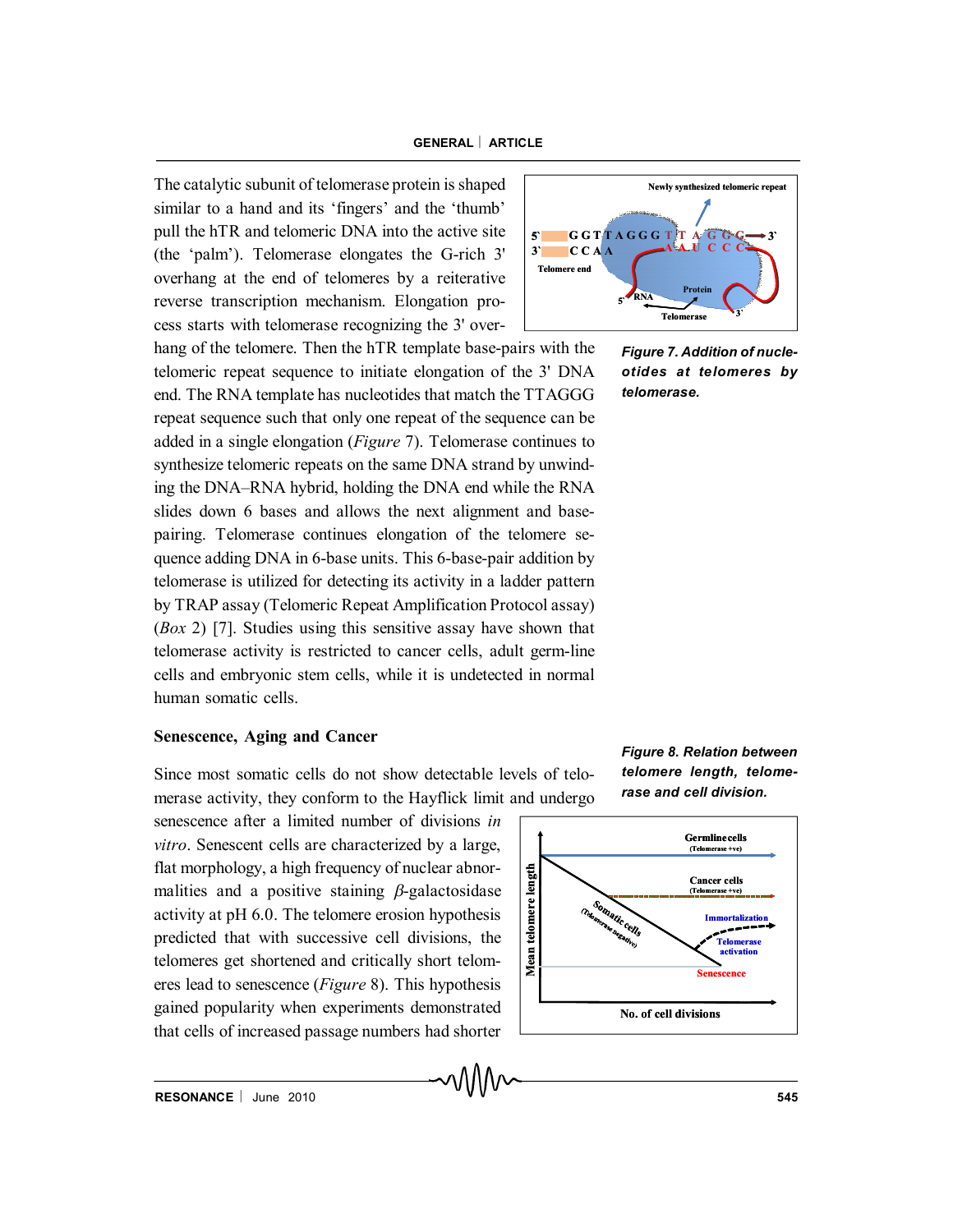Cells from older donors had shorter telomere length and became senescent after fewer population doublings in culture compared to younger donors, suggesting that senescence at the cellular level could be correlated with organismal aging.

In contrast to normal somatic cells, germ cells, some adult stem cells and most cancer cells show high levels of telomeraseactivity, emphasizing the requirement of telomerestabilization for their prolonged proliferation. mean telomere length compared to early passage cells. Also cells from older donors had shorter telomere length and became senescent after fewer population doublings in culture compared to younger donors, suggesting that senescence at the cellular level could be correlated with organismal aging. Indeed age-related diseases and premature ageing syndromes are characterized by short telomeres. If telomere shortening is the key determinant of cellular life span, then preventing this shortening should lead to immortality. Experiments in the early 90's demonstrated that reconstitution of telomerase activity in somatic cells such as human diploid fibroblasts extended and maintained their telomere length and rendered them immortal, i.e., grow beyond the Hayflick limit of 60–80 population doubling (*Figure* 8). More recently, overexpression of telomerase was shown to increase the longevity of *C. elegans*. Together, these experiments demonstrate a crucial role for telomere maintenance in cellular and organismal lifespan.

In contrast to normal somatic cells, germ cells, some adult stem cells and most cancer cells show high levels of telomerase activity, emphasizing the requirement of telomere stabilization for their prolonged proliferation. For decades scientists had failed to transform normal human cells into cancerous cells *in vitro*. With the discovery of telomerase, introduction of a combination of genetic elements along with hTERT sufficed to convert normal human cells into cancerous cells [8]. On the other hand, inhibition of telomerase in human cancer cells halts their growth, induces apoptosis and disrupts their ability to form tumors, clearly demonstrating that telomerase activation is an essential component of carcinogenesis. In addition to its role in extending and maintaining telomeres, several non-telomeric functions of telomerase that contribute to carcinogenesis have been demonstrated in recent years. All these observations have made telomerase a very attractive target for cancer therapeutics.

Taken together, these observations reveal that telomere length and telomerase activity are important factors in the pathobiology of several human diseases. Thus, the early discoveries of telomeres and telomerase structure and function by Greider,